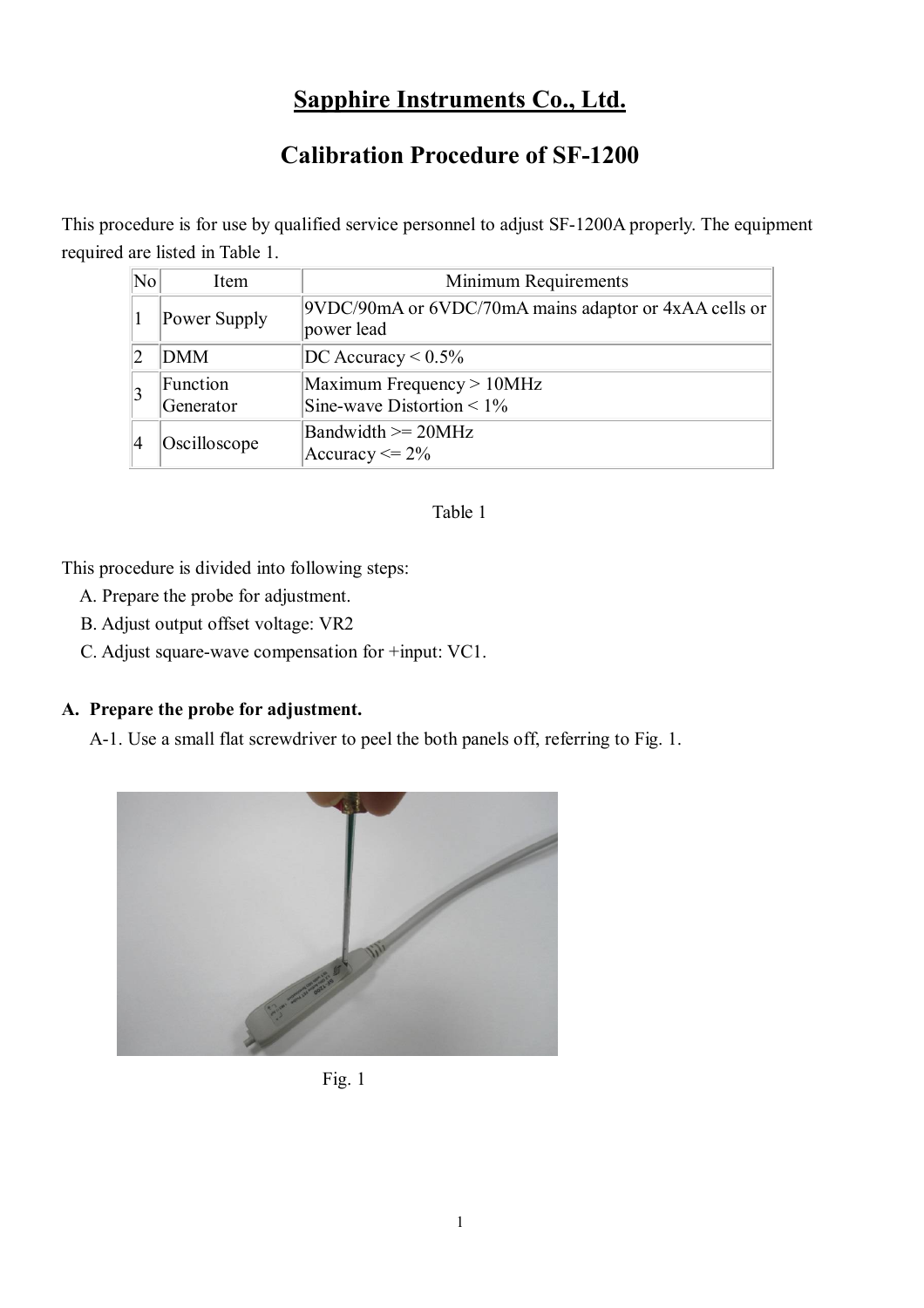- A-2. Connect the power source.
- A-3. Allow the probe and test equipments to warm up 20 minutes at an ambient temperature of 18 degree Celsius to 28 degree Celsius.
- A-4. The Fig. 2 shows the location of adjustment (VR2 & VC1).





#### **B. Adjust output offset Voltage.**

- B-1. Connect the probe as shown in Fig. 3.
- B-2. Adjust VR2 for minimum output offset voltage.
- B-3. The criterion is  $-5mV \leq Vout \leq +5mV$ .